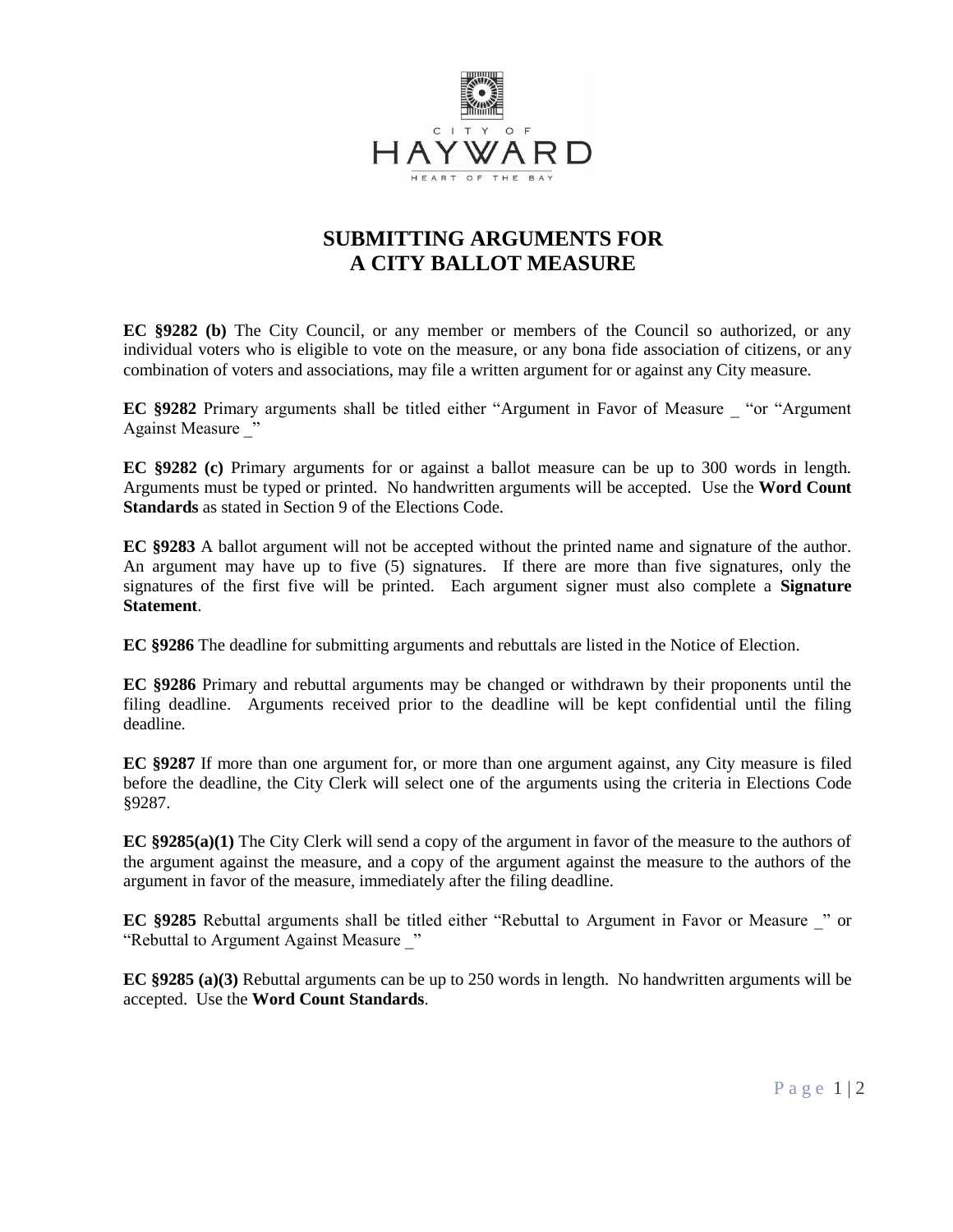**EC §9285 (a)(2)** Signers of rebuttal arguments need not be the same as those on the primary arguments for or against a measure. However, if signers of the rebuttal arguments are different from those of the primary argument, the "Release for Rebuttal Argument" form must be competed and filed, indicating the name of the person signing the primary argument, and the name of the person signing the rebuttal argument in their place.

**EC §9295** There is a ten-calendar day public examination period for the impartial analysis and primary and rebuttal arguments, immediately following the deadline for their submissions.

### **Ballot Question**:

TO SUPPORT CITY OF HAYWARD SERVICES, WITH REVENUE THAT CANNOT BE TAKEN BY THE STATE, INCLUDING: REPAIRING STREETS AND SIDEWALKS; 911 EMERGENCY AND FIREFIGHTER RESPONSE TIMES; NEIGHBORHOOD POLICE PATROLS; DISASTER PREPAREDNESS; EXTENDED LIBRARY HOURS AND AFTER-SCHOOL PROGRAMS; AND UNRESTRICTED GENERAL REVENUE PURPOSES; SHALL HAYWARD INCREASE THE RATE OF ITS REAL PROPERTY TRANSFER TAX, COLLECTED ONCE UPON PURCHASE OF REAL ESTATE, FROM \$4.50 TO \$8.50 PER \$1,000, PROVIDING \$13,000,000 ANNUALLY, UNTIL REPEALED BY VOTERS, ALL FUNDS BENEFITING HAYWARD?

**Deadline for Filing Primary Arguments**: July 31, 2018 by 5:00 PM

**Deadline for Filing Rebuttal Arguments**: August 10, 2018 by 5:00 PM

To ensure your text is printed exactly as submitted, in addition to filing a hard copy, please email our argument or rebuttal to [Miriam.lens@hayward-ca.gov](mailto:Miriam.lens@hayward-ca.gov) or bring an electronic file.

**Submit to**: Miriam Lens, City Clerk Office of the City Clerk 777 B Street, 4<sup>th</sup> Floor, Hayward, CA 94541 (510) 583-4400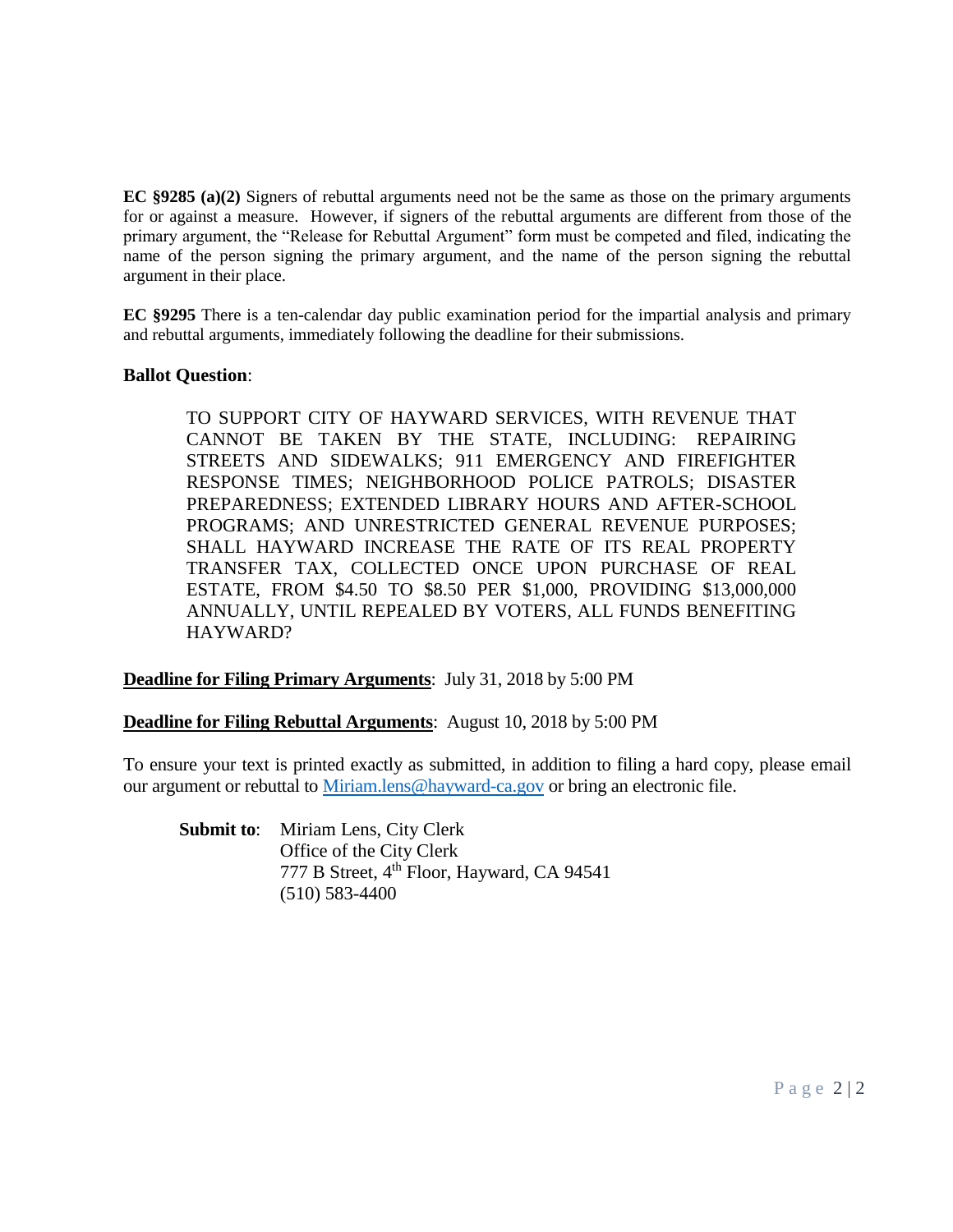

# **SIGNATURE STATEMENT**

Authors (signers) of arguments must be individual voters who are eligible to vote on the measure, or a bona fide association of citizens, or any combination of voters and associations at the time of signing the argument.

**EC §9600** All arguments concerning measures filed pursuant to this division shall be accompanied by the following form statement, to be signed by each proponent and by each author, if different, of the argument:

The undersigned proponent(s) or author(s) of the Argument  $\qquad \qquad$  In Favor of  $\qquad \qquad$  Against the INCREASE TO HAYWARD'S REAL PROPERTY TRANSFER TAX at the General Municipal Election for the City of Hayward to be held on November 6, 2018, hereby state that this argument is true and correct to the best of his/her/their knowledge and belief.

\_\_\_\_ Individual Voter

| <b>Print Name</b>                    | Signature            |
|--------------------------------------|----------------------|
|                                      |                      |
| Title (if any) to appear on Argument | <b>Email Address</b> |
|                                      |                      |
| <b>Residence Address</b>             | City & Zip Code      |
|                                      |                      |

#### \_\_\_\_ Bona fide association

| Name of Principal        | Signature |
|--------------------------|-----------|
|                          |           |
|                          |           |
| <b>Organization Name</b> |           |
|                          |           |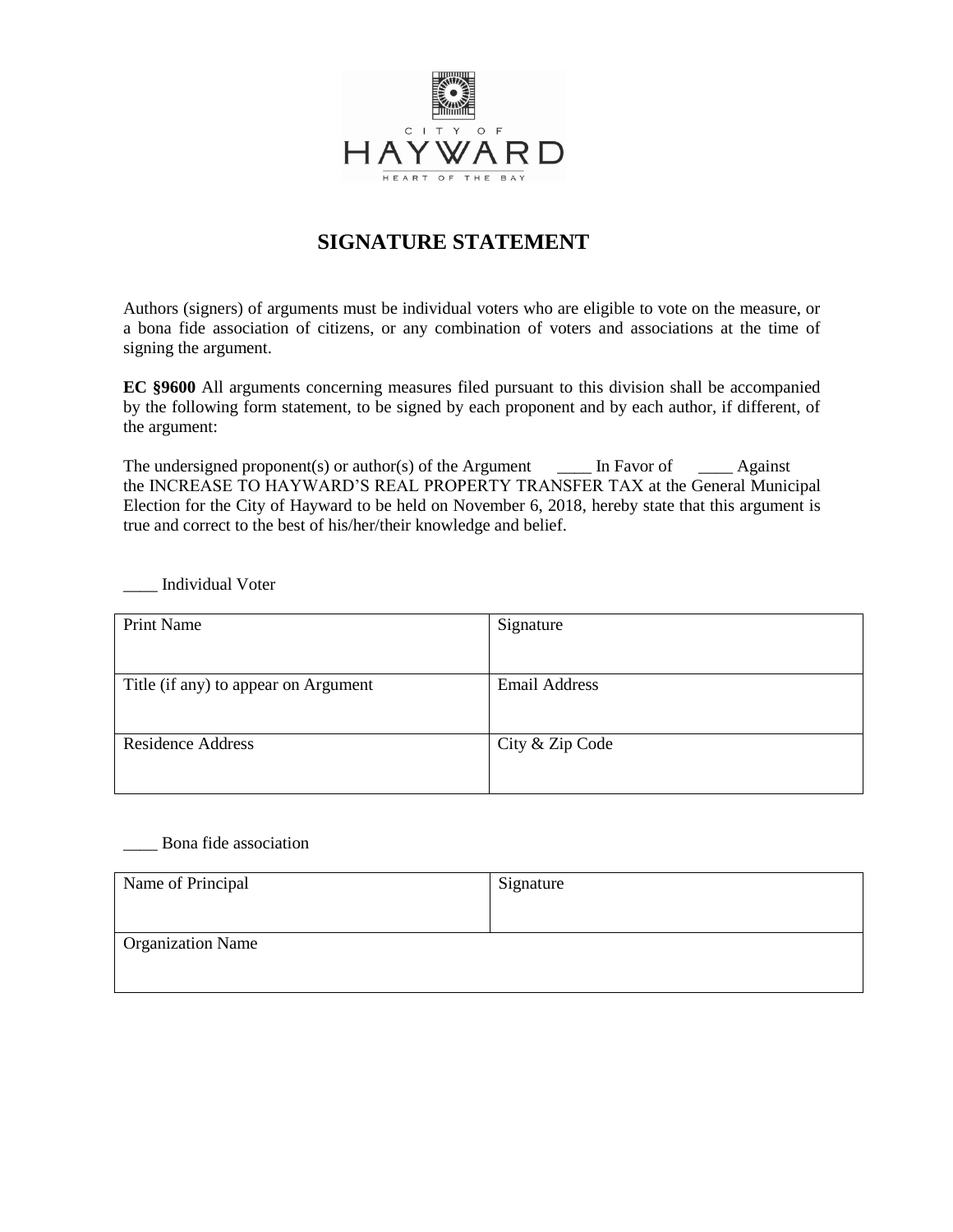

# **MEASURE ENDORSEMENT AGREEMENT**

I hereby consent to the use of my name as an endorser within the text of the primary argument or rebuttal argument for the following ballot measure:

### **MEASURE** \_\_\_\_

at the City of Hayward General Municipal Election to be held on November 6, 2018.

|      | Date             |          |
|------|------------------|----------|
|      |                  |          |
| City | State            | Zip Code |
|      | Telephone Number |          |
|      | Title            |          |
|      |                  |          |